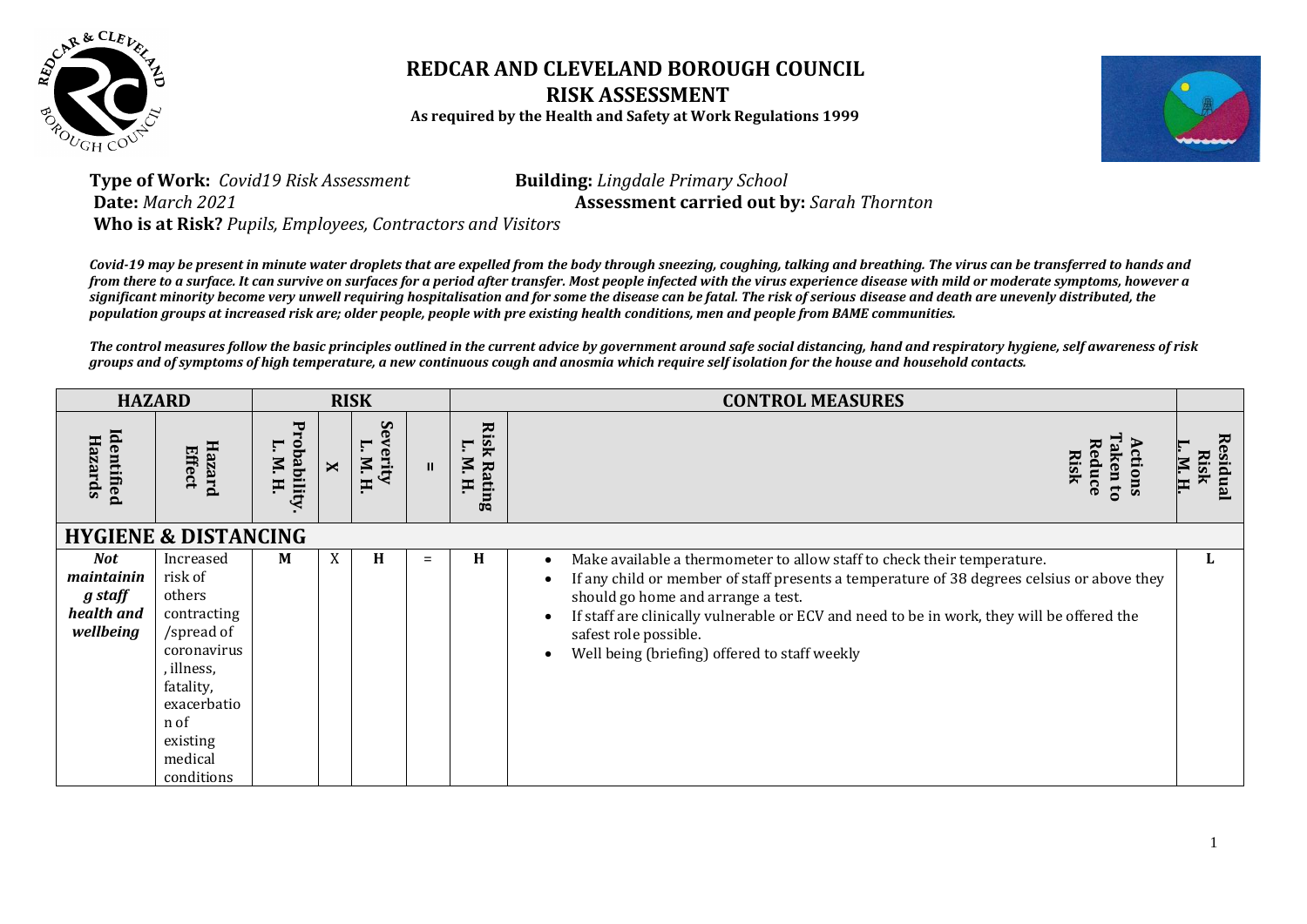| <b>Lack of</b><br>hand<br>hygiene                              | Increased<br>risk of<br>contracting<br>/spread of<br>coronavirus<br>, illness &<br>fatality  | $\mathbf{M}$ | X | H | $=$ | H | Ensure children and staff regularly wash hands with soap and water via briefing & signage<br>If soap and water isn't immediately available, hand sanitiser will be used<br>Hand sanitisers will be in situ in various locations around the site<br>Hand sanitiser will be available at reception and all cloakrooms/classes                                                                                                                                                                                                                                                                                                                                                                                                                                                                                                                                                                                                                                                                                                                                                                                                                                                                                                                                                                                                                                                                                                                             | L |
|----------------------------------------------------------------|----------------------------------------------------------------------------------------------|--------------|---|---|-----|---|---------------------------------------------------------------------------------------------------------------------------------------------------------------------------------------------------------------------------------------------------------------------------------------------------------------------------------------------------------------------------------------------------------------------------------------------------------------------------------------------------------------------------------------------------------------------------------------------------------------------------------------------------------------------------------------------------------------------------------------------------------------------------------------------------------------------------------------------------------------------------------------------------------------------------------------------------------------------------------------------------------------------------------------------------------------------------------------------------------------------------------------------------------------------------------------------------------------------------------------------------------------------------------------------------------------------------------------------------------------------------------------------------------------------------------------------------------|---|
| <b>Not</b><br>maintainin<br>g social<br>distancing<br>guidance | Increased<br>risk of<br>contracting<br>/spread of<br>coronavirus<br>, illness &<br>fatality, | $\mathbf M$  | X | H | $=$ | H | Staff are reminded of social distancing rules via staff briefing & signage<br>Keep left system around school (where appropriate)<br>If staff feel unwell at any time, they must remove themselves from the area immediately,<br>informing HT/AHT<br>All staff to wear masks unless in bubbles. They are also advised to wear masks when<br>working within 2m of any individuals.<br>Staff should keep out of colleagues' workspaces wherever possible<br>Kitchen staff to wear gloves and masks at all times when touching and preparing food.<br>All parents to (unless exempt) wear masks at drop off and pick up times. All<br>parents MUST also wear mask on entering building. Signs to be displayed in and<br>around the site. Lanyards for those exempt are encouraged.<br>All parents must stick to drop off and pick up times and move away from site<br>quickly once children have been collected.<br>Parents must exit via the steps or use the one way system around the back of<br>$\bullet$<br>school at 3pm.<br>Drop off arrangements on a morning are that all children in Y1-6 are left at the<br>$\bullet$<br>gate which is manned by staff. Parents must keep left and follow the arrows to<br>exit school grounds.<br>Children in Little Explorers and Reception can drop off at doors but not enter the<br>building.<br>Social distancing lines and marks are in place around the site to help parents keep<br>socially distanced. | L |
| <b>Uncontrolle</b><br>d contact<br>with others                 | Increased<br>risk of<br>contracting<br>/spread of<br>coronavirus<br>, illness &<br>fatality  | M            | X | H | $=$ | H | Staff should not enter other bubbles unless arrangements have been made with SLT<br>Where possible children will sit in rows and be supported personally by adults from<br>$\bullet$<br>behind or working side by side.<br>Keep in left lane around site where possible<br>Reducing the amount of people that a person has contact with by using 'bubbles'                                                                                                                                                                                                                                                                                                                                                                                                                                                                                                                                                                                                                                                                                                                                                                                                                                                                                                                                                                                                                                                                                              | L |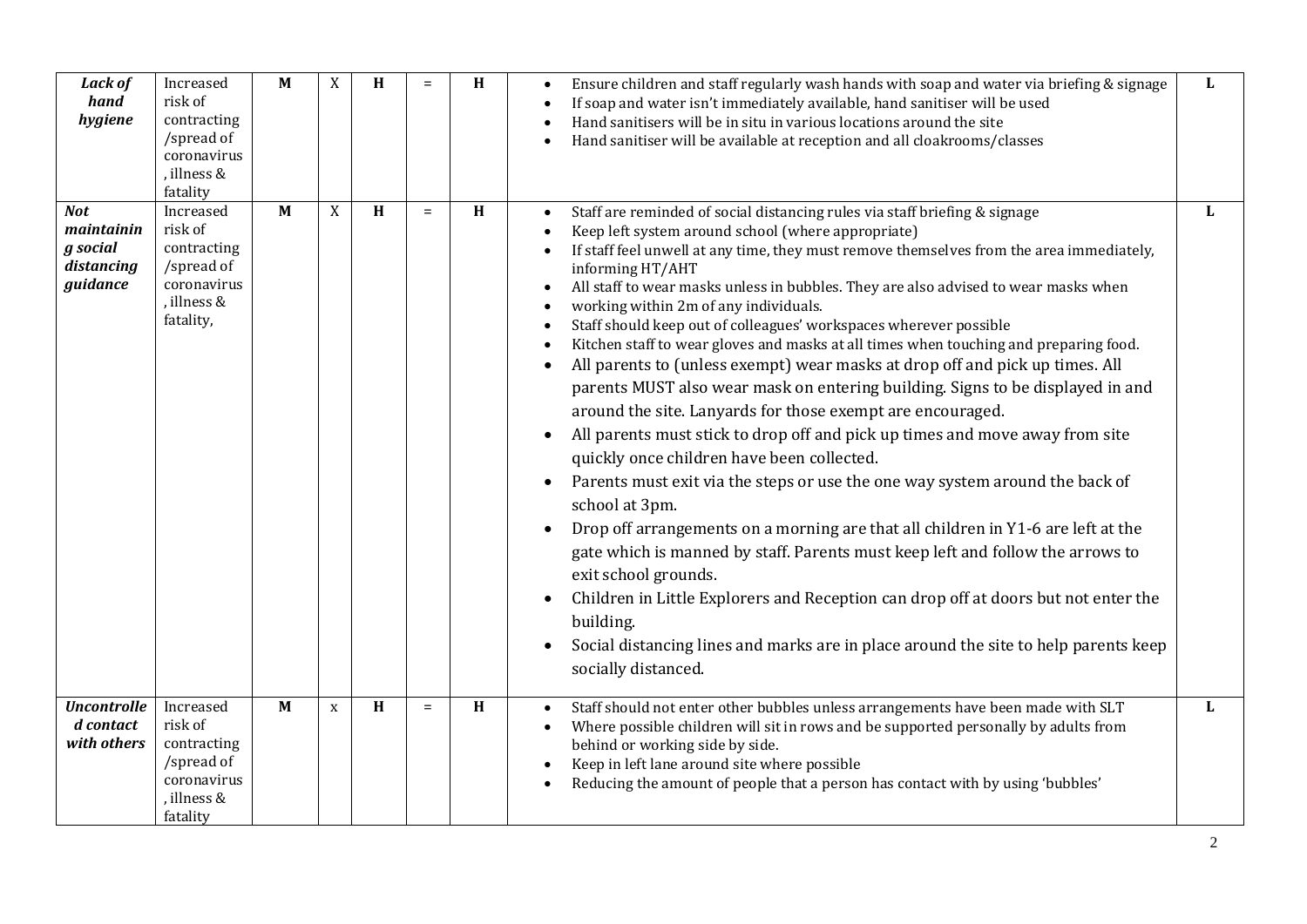| <b>Number of</b><br>pupils in<br><b>bubbles</b>                                                        | Increased<br>risk of<br>contracting<br>/spread of<br>coronavirus<br>, illness &<br>fatality | M | X           | H | $=$      | H | School organised to reduce movement around site.<br>$\bullet$<br>One class at a time in the dining hall, Reception to eat lunch in classroom<br>Social distancing between adults promoted at all times<br>Where space allows, teachers may have clearly marked teaching zone in classrooms<br>which is not accessible to pupils<br>Children should not cross bubbles<br>$\bullet$                                                                                                                                                                                                                                                                                                                                                                                                                                                                                                                                                                                                                                                                                                                                                | L            |
|--------------------------------------------------------------------------------------------------------|---------------------------------------------------------------------------------------------|---|-------------|---|----------|---|----------------------------------------------------------------------------------------------------------------------------------------------------------------------------------------------------------------------------------------------------------------------------------------------------------------------------------------------------------------------------------------------------------------------------------------------------------------------------------------------------------------------------------------------------------------------------------------------------------------------------------------------------------------------------------------------------------------------------------------------------------------------------------------------------------------------------------------------------------------------------------------------------------------------------------------------------------------------------------------------------------------------------------------------------------------------------------------------------------------------------------|--------------|
| <b>Lack of</b><br>social<br>distancing<br>arrangeme<br>nts when<br>entering<br>and exiting<br>building | Increased<br>risk to<br>personnel<br>from<br>transmissio<br>n of virus                      | M | $\mathbf X$ | H | $=$      | H | 4 pupil entrances manned by staff, 2 Year old, EYFS, 2 playground entrances, 5 pupil exits<br>$\bullet$<br>manned by staff<br>1 staff entrance<br>$\bullet$<br>Staggered start and finish times to limit number of persons accessing or leaving<br>building at one time. Staff MUST wear masks on arrival and seeing the children out.<br>Older children are encouraged to walk home or meet their parents/ carers at pre arranged<br>$\bullet$<br>locations on the perimeter of the site.<br>Office staff to keep glass closed to communicate with any essential visitors.<br>$\bullet$<br>Script on wall should be asked before any essential visitors are allowed access<br>$\bullet$<br>(oral questionnaire) - Adele<br>Disposable sticker visitors' badges to be used (in place of lanyards) and visitors<br>$\bullet$<br>should wash their hands in front toilet/hand gel<br>Staff to use electronic scan ID passes to sign in and out<br>$\bullet$<br>Deliveries/ mail can be opened with disposable gloves, packaging to be disposed of and<br>any surfaces that have been in contact with mail/parcel should be cleaned | L            |
| <b>Lack of</b><br>social<br>distancing<br>arrangeme<br>nts in<br>corridors                             | Increased<br>risk to<br>personnel<br>from<br>transmissio<br>n of virus                      | M | X           | H | $\equiv$ | H | Staff advised to use fobs and elbow for opening door release where possible.<br>$\bullet$<br>Clear 'left lane' traffic around school as needed.<br>Wherever possible, meetings will take place remotely via Teams or in the big hall<br>$\bullet$<br>Vision screens in door kept clear at all times<br>Caretaker will open and secure all utilised doors before the staff arrive. All key doors will<br>$\bullet$<br>have a maglock that can close upon activation of the fire alarm.                                                                                                                                                                                                                                                                                                                                                                                                                                                                                                                                                                                                                                            | $\mathbf{L}$ |
| <b>Lack of</b><br><b>Social</b><br>distancing<br>arrangeme<br>nts in work<br>spaces                    | Transmissio<br>n of<br>Covid19<br>virus                                                     | M | X           | H | $\equiv$ | H | Children will be divided into 5 class bubbles within school<br>Lunch systems will differ across school<br>FS2 will have lunch daily in the classroom at 11.30, Y1/2 at 11.30 in dining hall, second<br>sitting is $\frac{3}{4}$ 11.55-12.15 and 5/6 12.20 - 12.45pm - cleaning in place after each bubble<br>Suitable 'keep in the left lane' signposted.<br>Staff and children are instructed to remain within designated areas of the building.<br>Desks where possible will be forward facing, with staff offering support from behind or<br>alongside staff.                                                                                                                                                                                                                                                                                                                                                                                                                                                                                                                                                                 | L            |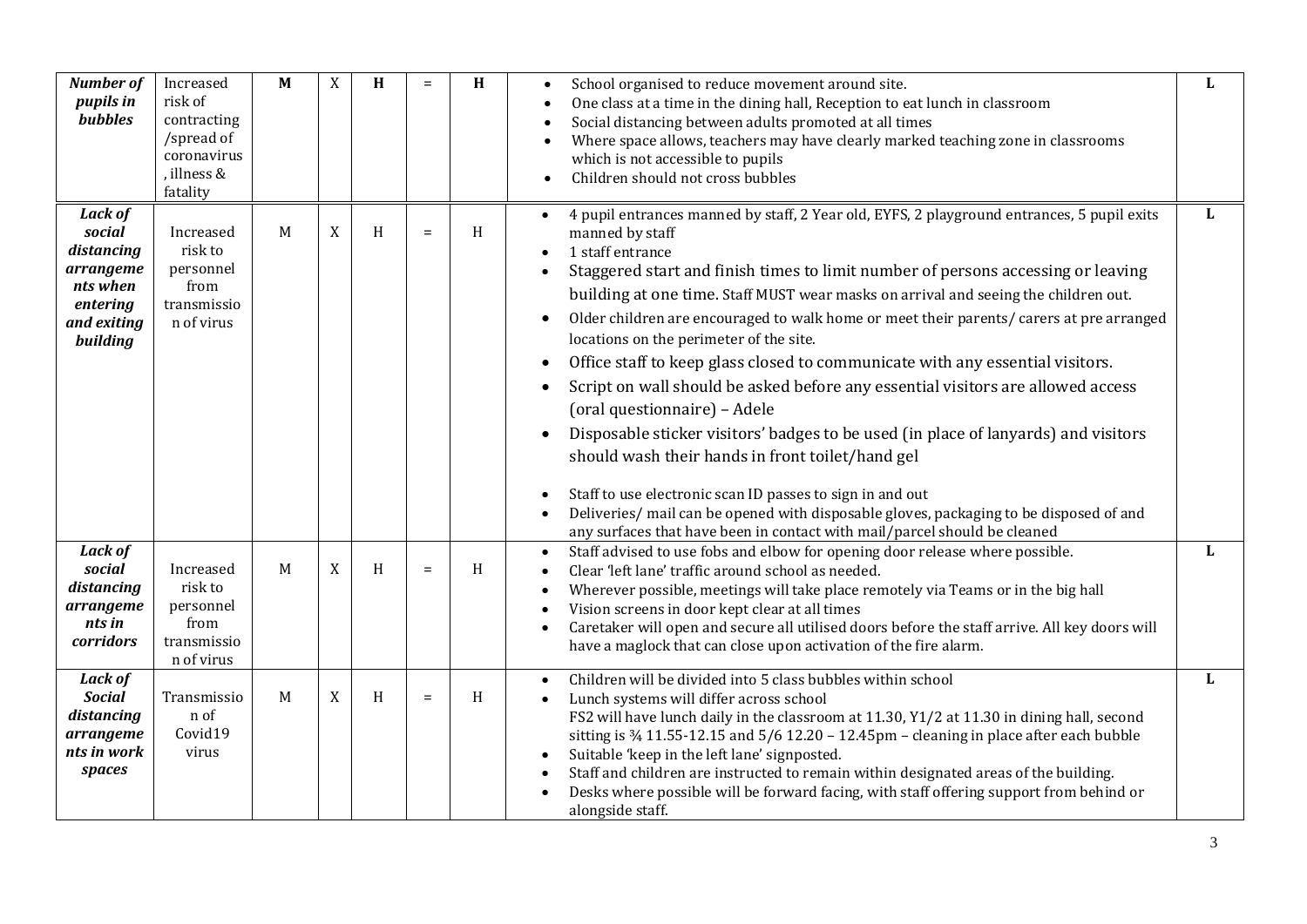|                                                                                                                                                         |                                         |                |   |   |          |              | Office staff to remain at their own desk with their own equipment and will be responsible<br>$\bullet$<br>for cleaning area their own area before work and after work.<br>At least one Window/vents to be left open with internal doors where possible.<br>$\bullet$<br>Suitable numbers of cleaning stations to be positioned in all areas of the building<br>$\bullet$<br>containing antibacterial wipes or cleaner and paper towels to enable cleaning of desks<br>Lidded bins are provided to ensure suitable disposal of tissues and hand towels.<br>$\bullet$<br>Appropriate signage to be displayed in all areas of building to communicate key messages.<br>$\bullet$                                                                                                                                                                                                                                                                                                                                                            |              |
|---------------------------------------------------------------------------------------------------------------------------------------------------------|-----------------------------------------|----------------|---|---|----------|--------------|------------------------------------------------------------------------------------------------------------------------------------------------------------------------------------------------------------------------------------------------------------------------------------------------------------------------------------------------------------------------------------------------------------------------------------------------------------------------------------------------------------------------------------------------------------------------------------------------------------------------------------------------------------------------------------------------------------------------------------------------------------------------------------------------------------------------------------------------------------------------------------------------------------------------------------------------------------------------------------------------------------------------------------------|--------------|
| <b>Increased</b><br>risk of<br>transmissi<br>on in<br>toilets                                                                                           | Transmissio<br>n of<br>Covid19<br>virus | M              | X | H | $\equiv$ | H            | Staff and children reminded to follow good hand and respiratory hygiene practice at all<br>$\bullet$<br>times.<br>All areas will be adequately stocked with required supplies.<br>$\bullet$<br>Handwashing instructions and posters are displayed throughout workplace.<br>$\bullet$<br>Social spaces will be marked out and social distancing should be promoted at all times.<br>$\bullet$<br>One at a time in the toilets.<br>$\bullet$<br>SLT & lunch staff will attend to the toilets throughout the day with cleaning of frequently<br>$\bullet$<br>touched surfaces such as door handles, toilet flush handles, light switches, etc. They will<br>also ensure that there is an adequate supply of soap and paper towels.                                                                                                                                                                                                                                                                                                          | L            |
| <b>Risk of</b><br>transmissi<br>on in<br>welfare<br><i>facilities</i><br>including<br>social time,<br>kitchen<br><i>facilities</i><br>and rest<br>areas | Transmissio<br>n of<br>Covid19<br>virus | $\overline{M}$ | X | M | $\equiv$ | $\mathbf{M}$ | Breaks will be staggered to reduce the number using the facilities.<br>$\bullet$<br>Kettles, microwaves etc should be wiped down after use.<br>$\bullet$<br>Gloves to be used when giving out fruit or filling water bottles.<br>$\bullet$<br>Disposable towels only, no dish cloths or tea towels.<br>$\bullet$<br>Staff to maintain social distancing in the staff room during break/lunch times - max in<br>$\bullet$<br>staffroom 4 adults maintaining 2m distance at all times. Eat in bubbles where possible.<br>Staff are asked to wear masks in communal areas and corridors of school, that involve<br>$\bullet$<br>contact with colleagues.                                                                                                                                                                                                                                                                                                                                                                                    | L            |
| <b>Risk of</b><br>transmissi<br>on from<br>contamina<br>ted<br>surfaces                                                                                 | Transmissio<br>n of<br>Covid19<br>virus | M              | X | H | $\equiv$ | H            | Hand washing facilities available in all areas of building containing hot water and soap.<br>$\bullet$<br>Hand sanitising stations also available at strategic points throughout the building.<br>Frequent cleaning throughout the day of objects and surfaces that are touched regularly,<br>$\bullet$<br>such as door handles and keyboards- record on log sheets<br>Cleaning materials available to allow staff to clean workstations before and after use.<br>$\bullet$<br>Specific cleaning procedure detailed in further controls should be followed if person with<br>$\bullet$<br>suspected Covid19 has been in the area.<br>Children must not bring books, toys or unecessary equipment from home into school<br>• Children have their own fully resourced pencil case and will not need to share<br>• Reading books will be issued to go home and upon return will be safely quarantined<br>before returning to circulation. Each bubble has their own outdoor play equipment which is colour<br>coded and put away after use. | $\mathbf{L}$ |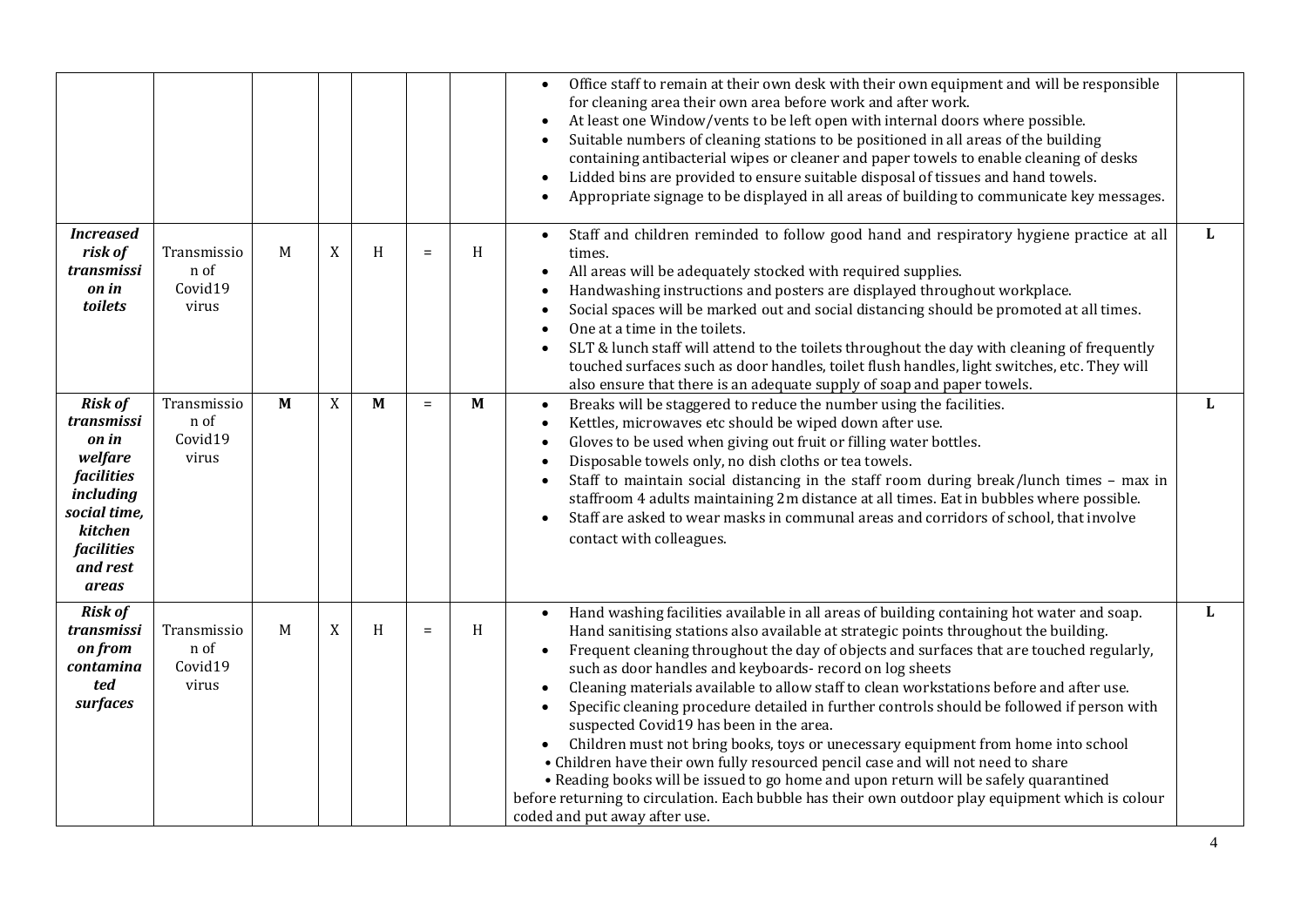| <i>Increased</i><br>risk of<br>transmissi<br>on during<br>meetings                              | Transmissio<br>n of<br>Covid19<br>virus        | M | X | H | $=$ | H | Where possible, meetings will be held using TEAMs within minimum paperwork.<br>If meetings must be held in face to face, they can be held outside or in the hall ensuring<br>social distancing. Hand sanitiser to be made available.<br>Windows/ doors should be opened prior to the meeting to aid ventilation.<br>Cleaning procedures should be implemented following the meeting |  |
|-------------------------------------------------------------------------------------------------|------------------------------------------------|---|---|---|-----|---|-------------------------------------------------------------------------------------------------------------------------------------------------------------------------------------------------------------------------------------------------------------------------------------------------------------------------------------------------------------------------------------|--|
| Ignorance<br>of<br>procedures<br>leading to<br>lack of<br>compliance<br>with safety<br>measures | Increased<br>risk of virus<br>transmissio<br>n | M | X | H | $=$ | H | All staff to receive a briefing highlighting all control measures and required to sign off on<br>code of conduct and school risk assessments.<br>Handwashing posters to be displayed alongside handwashing facilities.<br>Floor markings to be used to demarcate social distancing in and around the building.                                                                      |  |

| <b>MEDICAL</b>                                                     |                                                 |   |           |   |     |   |                                                                                                                                                                                                                                                                                                                                                                                                                                                                                                                                                                                                                                                                                                                                                                                                                                                                                                                                                                                                                                                                                                                                                                                                     |  |  |
|--------------------------------------------------------------------|-------------------------------------------------|---|-----------|---|-----|---|-----------------------------------------------------------------------------------------------------------------------------------------------------------------------------------------------------------------------------------------------------------------------------------------------------------------------------------------------------------------------------------------------------------------------------------------------------------------------------------------------------------------------------------------------------------------------------------------------------------------------------------------------------------------------------------------------------------------------------------------------------------------------------------------------------------------------------------------------------------------------------------------------------------------------------------------------------------------------------------------------------------------------------------------------------------------------------------------------------------------------------------------------------------------------------------------------------|--|--|
| <b>Staff</b><br>infected<br>with<br>Covid19<br>virus<br>attending. | Spread of<br>illness<br>throughout<br>workforce | M | $\lambda$ | H | $=$ | H | Parents and staff are asked to inform HT/office immediately by telephone if they or their<br>family have any symptoms of coronavirus.<br>Any children or staff displaying these symptoms should follow published guidance on self-<br>isolation procedure and secure a test sharing the outcome with school. A record should be<br>kept of any contact unwell person may have had incase of a positive text outcome.<br>If a child or member of staff becomes unwell in the workplace with COVID 19 symptoms (a<br>new, continuous cough, a high temperature, loss of taste/smell) they should be sent home<br>immediately and advised to follow Government advice to get a test and self-isolate. The<br>isolation room to be used whilst waiting for parents to collect children. Staff in isolation<br>room to wear PPE and keep 2m distance at all times.<br>All surfaces that a symptomatic person has come into contact with must be cleaned and<br>disinfected immediately, especially objects visibly contaminated with body fluids and all<br>potentially contaminated high-contact areas such as toilets.<br>Staff to test using lateral flow tests twice a week and report results to HT |  |  |
| Arrangeme<br>nts for                                               |                                                 | M |           | H | =   | H | Personal Risk Assessment will be completed for vulnerable staff.                                                                                                                                                                                                                                                                                                                                                                                                                                                                                                                                                                                                                                                                                                                                                                                                                                                                                                                                                                                                                                                                                                                                    |  |  |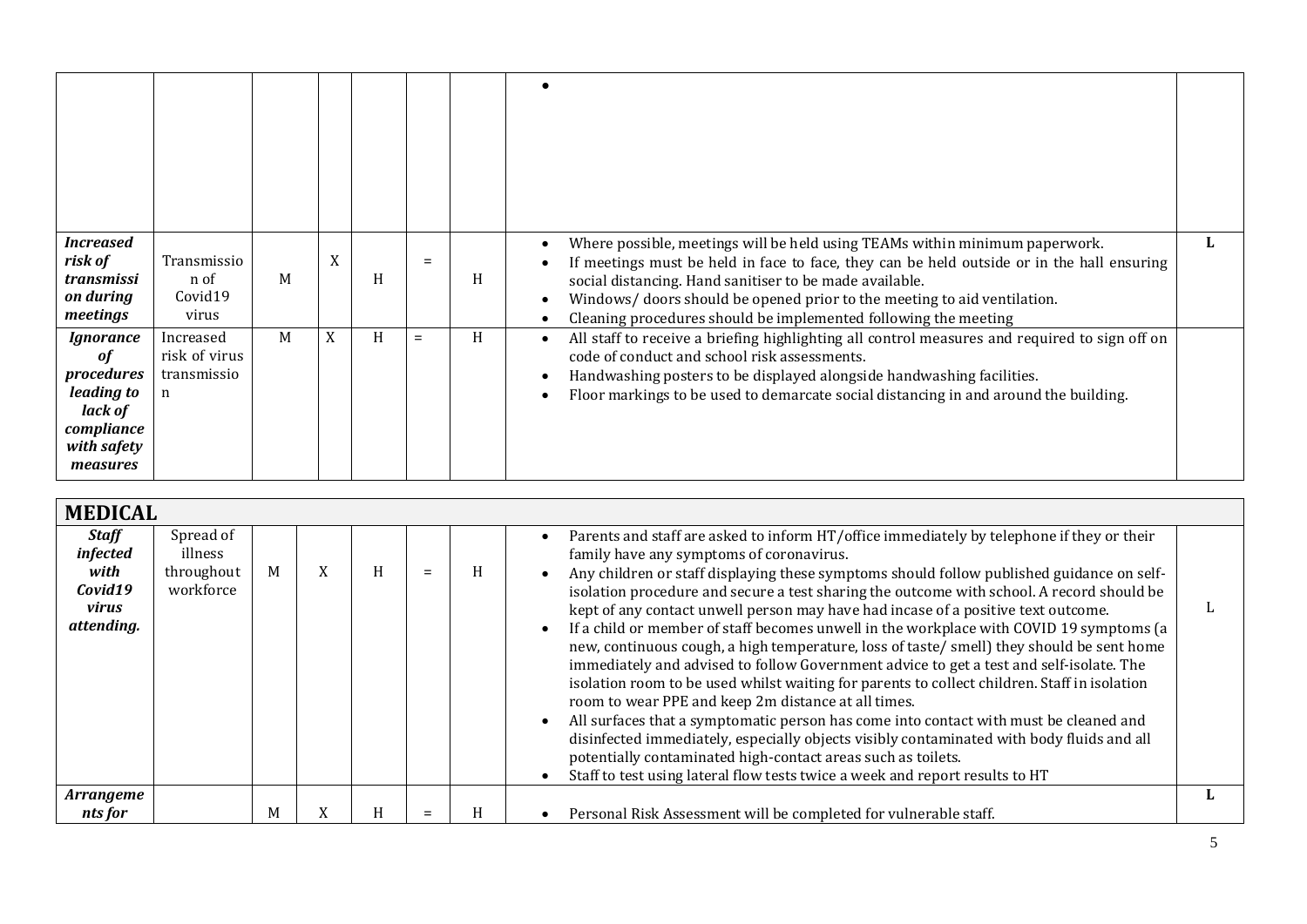| workers<br>who fall<br>within<br>groups<br>considered<br>to be<br>higher risk                                                                         | Increased<br>risk to staff<br>from<br>transmissio<br>n of virus            |   |             |              |     |   |                                                                                                                                                                                                                                                                                                                                                                                                                                                                                                                                                                                                                                                                         |                                                   |
|-------------------------------------------------------------------------------------------------------------------------------------------------------|----------------------------------------------------------------------------|---|-------------|--------------|-----|---|-------------------------------------------------------------------------------------------------------------------------------------------------------------------------------------------------------------------------------------------------------------------------------------------------------------------------------------------------------------------------------------------------------------------------------------------------------------------------------------------------------------------------------------------------------------------------------------------------------------------------------------------------------------------------|---------------------------------------------------|
| <b>Personal</b><br><b>Protective</b><br>Equipment<br>(PPE)                                                                                            | Risk of<br>others<br>contracting<br>coronavirus<br>, illness &<br>fatality | M | X           | H            | $=$ | H | PPE pack will be made available in every bubble-disposable gloves, aprons and face masks<br>$\bullet$<br>If needed, staff will wear the appropriate PPE following guidance on safe use<br>$\bullet$<br>Used PPE will be disposed of in the correct manner<br>$\bullet$<br>Between each change of PPE, hands will be washed with soap and water if readily<br>available, or hand sanitiser<br>Where a COVID 19 case is suspected in the building, used PPE should be placed in clinical<br>$\bullet$<br>waste and stored for 72 hours prior to placing in rubbish skip.<br>Staff may wear masks in bubbles if they wish and social distancing is difficult.<br>$\bullet$ | L                                                 |
| <b>Impact of</b><br>school<br>closure,<br>reopening<br>and covid-<br>19 on<br>mental<br>health                                                        | Decrease of<br>emotional<br>wellbeing                                      | M | $\mathbf x$ | $\mathbf{M}$ | $=$ | M | Teachers to thoroughly explain protocols and routines include daily mindfulness &<br>$\bullet$<br>emotional wellbeing tasks.<br>Frequent outdoor activities where possible<br>$\bullet$                                                                                                                                                                                                                                                                                                                                                                                                                                                                                 | L                                                 |
| <b>Lack of</b><br>contact<br>details to<br>facilitate<br>effective<br>track and<br>trace<br>system<br>leading to<br>higher risk<br>of virus<br>spread | Increased<br>risk of<br>uncontrolle<br>transmissio<br>n of virus           | M | X           | H            | $=$ | H | QR code posters to be produced and displayed in each building to facilitate NHS Covid-19<br>App usage.<br>All visitors are to be asked to check in using Mobile phone app - Adele to check<br>$\bullet$<br>All staff and visitors are also to sign into buildings on ipad. Wipes to be used after use.<br>$\bullet$                                                                                                                                                                                                                                                                                                                                                     | As low<br>as<br>reason<br>ably<br>practic<br>able |

## **CLEANING**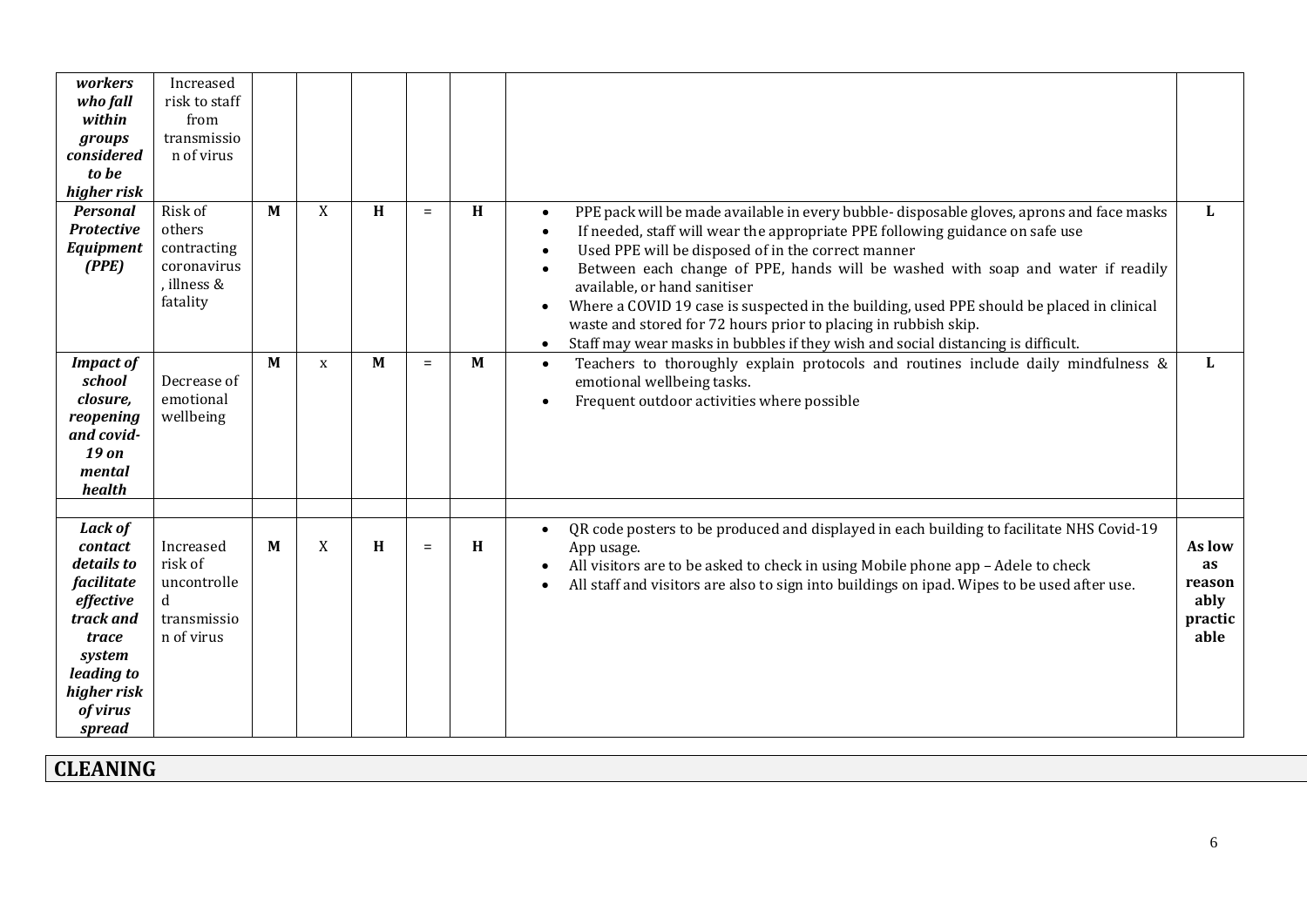| <b>Unsatisfactory</b><br><b>Cleaning of</b><br>site.                                                                             | Increased<br>risk of<br>contractin<br>g/spread<br>of<br>coronavir<br>us, illness<br>& fatality            | M | X           | H | $=$ | H | Level of cleaning regime on site is increased<br>٠<br>Hard surfaces (handles/surfaces) will be cleaned regularly throughout the day - see<br>log sheet<br>Cleaning stations are placed around the site so that staff can cleanse an area before and<br>after they use it<br>Hand sanitisers will be in situ in various locations around the site                                                                                                                                                                                                                                                                                                                                                                                                      | L |
|----------------------------------------------------------------------------------------------------------------------------------|-----------------------------------------------------------------------------------------------------------|---|-------------|---|-----|---|-------------------------------------------------------------------------------------------------------------------------------------------------------------------------------------------------------------------------------------------------------------------------------------------------------------------------------------------------------------------------------------------------------------------------------------------------------------------------------------------------------------------------------------------------------------------------------------------------------------------------------------------------------------------------------------------------------------------------------------------------------|---|
| <b>Risk of</b><br>transmission<br>in welfare<br><i>facilities</i><br><i>including</i><br>kitchen<br>facilities and<br>rest areas | Increased<br>risk of<br>contractin<br>g/spread<br><sub>of</sub><br>coronavir<br>us, illness<br>& fatality | M | X           | H | $=$ | H | Staggered breaks to reduce the number using the facilities.<br>$\bullet$<br>Restrict the number of people using kitchens and rest areas at any one time.<br>٠<br>Maximum occupancies (1 person every 2m) identified on the door.<br>٠<br>Vision panels in doors kept clear at all times to assist staff in identifying visually if the<br>capacity has been exceeded without opening the door.<br>Taps/kettle/fridge to be used carefully<br>٠<br>Disposable towels only - no multi use towels.<br>$\bullet$<br>Kitchens provided with hand washing facilities with soap, disposable towels and hot<br>running water.<br>Spacing seats to ensure social distancing.<br>٠<br>Where possible, ask staff to bring their own food and drink.<br>$\bullet$ |   |
| <b>Risk of</b><br>transmission<br>from<br>contaminated<br>surfaces                                                               | Increased<br>risk of<br>contractin<br>g/spread<br><sub>of</sub><br>coronavir<br>us, illness<br>& fatality | M | $\mathbf X$ | H | $=$ | H | Hand washing facilities available in all areas of building containing hot water and<br>$\bullet$<br>soap. Hand sanitising stations also available at strategic points throughout the<br>building. These are maintained on a daily basis<br>Frequent cleaning throughout the day of objects and surfaces that are touched<br>$\bullet$<br>regularly, such as door handles, children's equipment and computers<br>Thorough cleaning of all areas daily by cleaning staff.<br>$\bullet$<br>Specific cleaning procedure detailed in further controls should be followed if person<br>٠<br>with suspected Covid19 has been in area.                                                                                                                        | L |

| <b>VISITORS</b>    |             |   |              |   |     |   |                                                                                            |  |  |
|--------------------|-------------|---|--------------|---|-----|---|--------------------------------------------------------------------------------------------|--|--|
| <b>Visitors to</b> |             |   |              |   |     |   | One person at a time to use the front entrance and wear a mask                             |  |  |
| premises:          | Transmissio | M | $\mathbf{v}$ | H | $=$ | H | Visitors will be restricted to essential visits only and must complete a pre entry verbal  |  |  |
| <b>Including</b>   | n of        |   |              |   |     |   | questionnaire and wash their hands in the front entrance.                                  |  |  |
| <b>Contractor</b>  | Covid19     |   |              |   |     |   | Sports after school clubs will be held outside.                                            |  |  |
| s and              | virus       |   |              |   |     |   | Deliveries may be left in the front entrance-staff will use gloves to open deliveries/mail |  |  |
| <i>customers</i>   |             |   |              |   |     |   |                                                                                            |  |  |
| <b>Building</b>    | Increased   |   |              |   |     |   | Regular maintenance activities such as servicing and inspection regimes should be          |  |  |
| maintenan          | numbers of  | M | <b>TT</b>    | H | $=$ | H | completed outside of normal operating hours.                                               |  |  |
| ce and             | personnel   |   |              |   |     |   | All maintenance staff to wash their hands upon entry. They will receive building specific  |  |  |
| servicing          | in building |   |              |   |     |   | briefing before being allowed on site to complete activities                               |  |  |
|                    | leading to  |   |              |   |     |   | All Statutory checks/inspections to be completed prior to reoccupation.                    |  |  |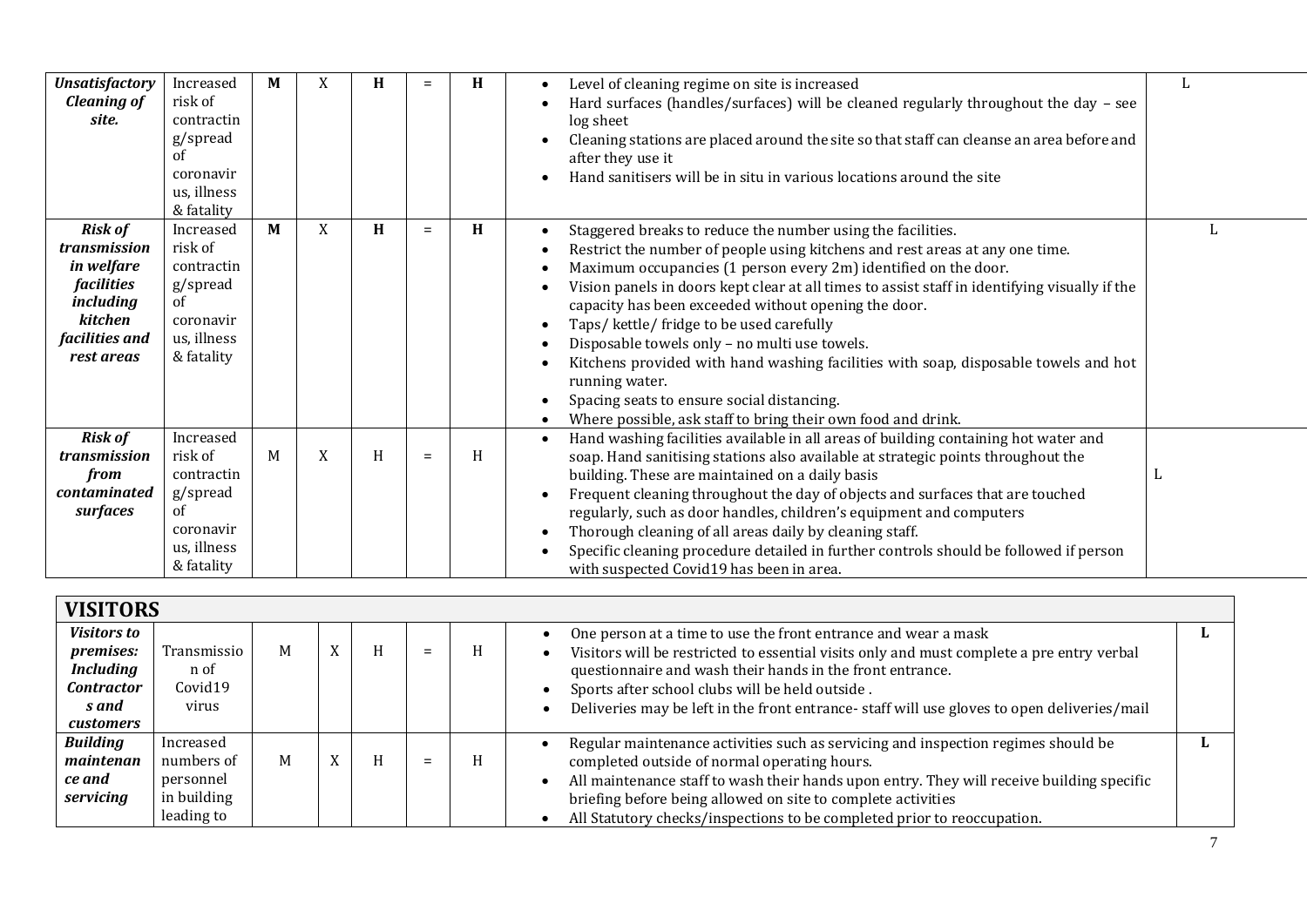| requireme | increased     |  |  |  |  |
|-----------|---------------|--|--|--|--|
| nts.      | risk of virus |  |  |  |  |
|           | transmission  |  |  |  |  |
|           |               |  |  |  |  |

| <b>EMERGENCY PROCEDURES</b>                                                                                       |                                                                                                                                                                                                                                                                                                                                                                                                                                                                                                                                                                                                                                                                                                                                                                                                                                                                                                                                                                                                                                                                                                                                       |  |  |  |  |                     |                                                                                                                                                                                                    |                                           |  |  |
|-------------------------------------------------------------------------------------------------------------------|---------------------------------------------------------------------------------------------------------------------------------------------------------------------------------------------------------------------------------------------------------------------------------------------------------------------------------------------------------------------------------------------------------------------------------------------------------------------------------------------------------------------------------------------------------------------------------------------------------------------------------------------------------------------------------------------------------------------------------------------------------------------------------------------------------------------------------------------------------------------------------------------------------------------------------------------------------------------------------------------------------------------------------------------------------------------------------------------------------------------------------------|--|--|--|--|---------------------|----------------------------------------------------------------------------------------------------------------------------------------------------------------------------------------------------|-------------------------------------------|--|--|
| <b>Changes in</b><br><b>Emergency</b><br>procedures<br>due to<br>building<br>occupancy<br>or layout.<br>$\bullet$ | Review emergency procedures to ensure that arrangements remain valid for Fire Safety<br>$\bullet$<br>$\boldsymbol{X}$<br>Failure of<br>M<br>H<br>H<br>including the numbers and locations of trained fire wardens and the validity of Personal<br>$=$<br>Emergency Evacuation Plans considering social distancing measure where possible.<br>emergency<br>procedure<br>Distancing should be maintained as far as possible during evacuation, bubbles should not<br>leading to<br>mix at assembly points.<br>increased<br>There will not be a lockdown practice during this time but children should be prepared to<br>risk to<br>know how to respond.<br>personnel<br>Social distancing enforced where possible at assembly points.<br>Each bubble to receive a first aid kit including PPE equipment.<br>Method to dispose of suspect Covid 19 waste. Covid waste bin labelled in Isolation room<br><b>FURTHER CONTROLS:</b><br>All staff will receive information of the COVID 19 procedures<br>Corridors and walkways are maintained clear and tidy<br>2 metre social distancing rules with adults will be met throughout the site |  |  |  |  |                     |                                                                                                                                                                                                    |                                           |  |  |
| $\bullet$                                                                                                         | Keep left system will be observed throughout the site                                                                                                                                                                                                                                                                                                                                                                                                                                                                                                                                                                                                                                                                                                                                                                                                                                                                                                                                                                                                                                                                                 |  |  |  |  |                     |                                                                                                                                                                                                    |                                           |  |  |
|                                                                                                                   | Any confirmed cases of COVID 19 that have arisen from the workplace should be reported to RCBC Health & Safety Team immediately<br>Signage/posters to confirm procedures/restrictions will be displayed across the whole site Further guidance is available at the following link https://www.gov.uk/guidance/working-safely-during-                                                                                                                                                                                                                                                                                                                                                                                                                                                                                                                                                                                                                                                                                                                                                                                                  |  |  |  |  |                     |                                                                                                                                                                                                    |                                           |  |  |
|                                                                                                                   | coronavirus-covid-19/offices-and-contact-centres                                                                                                                                                                                                                                                                                                                                                                                                                                                                                                                                                                                                                                                                                                                                                                                                                                                                                                                                                                                                                                                                                      |  |  |  |  |                     |                                                                                                                                                                                                    |                                           |  |  |
| $\bullet$                                                                                                         | coronavirus-covid-19-infection                                                                                                                                                                                                                                                                                                                                                                                                                                                                                                                                                                                                                                                                                                                                                                                                                                                                                                                                                                                                                                                                                                        |  |  |  |  |                     | Self-isolation procedure guidance is available at the following link https://www.gov.uk/government/publications/covid-19-stay-at-home-guidance/stay-at-home-guidance-for-households-with-possible- |                                           |  |  |
|                                                                                                                   | healthcare-settings/covid-19-decontamination-in-non-healthcare-settings                                                                                                                                                                                                                                                                                                                                                                                                                                                                                                                                                                                                                                                                                                                                                                                                                                                                                                                                                                                                                                                               |  |  |  |  |                     | Specific cleaning procedure following contact by person with suspected Covid19 is available at the following link https://www.gov.uk/government/publications/covid-19-decontamination-in-non-      |                                           |  |  |
|                                                                                                                   |                                                                                                                                                                                                                                                                                                                                                                                                                                                                                                                                                                                                                                                                                                                                                                                                                                                                                                                                                                                                                                                                                                                                       |  |  |  |  |                     | Latest guidance for first aiders from St Johns Ambulance is available at the following link https://www.sja.org.uk/get-advice/first-aid-advice/covid-19-advice-for-first-aiders/                   |                                           |  |  |
|                                                                                                                   |                                                                                                                                                                                                                                                                                                                                                                                                                                                                                                                                                                                                                                                                                                                                                                                                                                                                                                                                                                                                                                                                                                                                       |  |  |  |  |                     | Initial reviews of this risk assessment to be undertaken on a weekly basis to assess effectiveness of control measures and allow for adjustments to be made.                                       |                                           |  |  |
| <b>Probability Key:</b>                                                                                           |                                                                                                                                                                                                                                                                                                                                                                                                                                                                                                                                                                                                                                                                                                                                                                                                                                                                                                                                                                                                                                                                                                                                       |  |  |  |  | <b>Severity Key</b> | Key:                                                                                                                                                                                               | <b>Residual Risk</b>                      |  |  |
| $L = No$ Chance                                                                                                   |                                                                                                                                                                                                                                                                                                                                                                                                                                                                                                                                                                                                                                                                                                                                                                                                                                                                                                                                                                                                                                                                                                                                       |  |  |  |  |                     | $L = No$ injury/Minor first aid<br>$L X L = L$<br>$L X M = M$                                                                                                                                      | $Low = Acceptable$                        |  |  |
| $M = Medium$ Chance                                                                                               |                                                                                                                                                                                                                                                                                                                                                                                                                                                                                                                                                                                                                                                                                                                                                                                                                                                                                                                                                                                                                                                                                                                                       |  |  |  |  |                     | $L X H = M$<br>M = First aid treatment, Doctor or Hospital.                                                                                                                                        | Medium & High                             |  |  |
|                                                                                                                   | $MX M = M$<br>Requires additional<br>$MX H = H$<br>Action to reduce risk<br>H = High Chance, Very High Chance<br>H = Major injury/Reportable Accident.                                                                                                                                                                                                                                                                                                                                                                                                                                                                                                                                                                                                                                                                                                                                                                                                                                                                                                                                                                                |  |  |  |  |                     |                                                                                                                                                                                                    |                                           |  |  |
|                                                                                                                   | $H X H = H$                                                                                                                                                                                                                                                                                                                                                                                                                                                                                                                                                                                                                                                                                                                                                                                                                                                                                                                                                                                                                                                                                                                           |  |  |  |  |                     |                                                                                                                                                                                                    |                                           |  |  |
| To be completed by building manager undertaking the assessment                                                    |                                                                                                                                                                                                                                                                                                                                                                                                                                                                                                                                                                                                                                                                                                                                                                                                                                                                                                                                                                                                                                                                                                                                       |  |  |  |  |                     |                                                                                                                                                                                                    |                                           |  |  |
| reasonably practicable.                                                                                           |                                                                                                                                                                                                                                                                                                                                                                                                                                                                                                                                                                                                                                                                                                                                                                                                                                                                                                                                                                                                                                                                                                                                       |  |  |  |  |                     | At the time of producing this assessment, as far as I can reasonably foresee, the risks involved with this activity have been reduced as far as                                                    | <b>Review date:</b>                       |  |  |
| Signature:                                                                                                        | <b>S</b> Thornton                                                                                                                                                                                                                                                                                                                                                                                                                                                                                                                                                                                                                                                                                                                                                                                                                                                                                                                                                                                                                                                                                                                     |  |  |  |  |                     | <b>Position: Headteacher</b><br>Date: 5th March 21                                                                                                                                                 | To be reviewed when<br>appropriate by SLT |  |  |